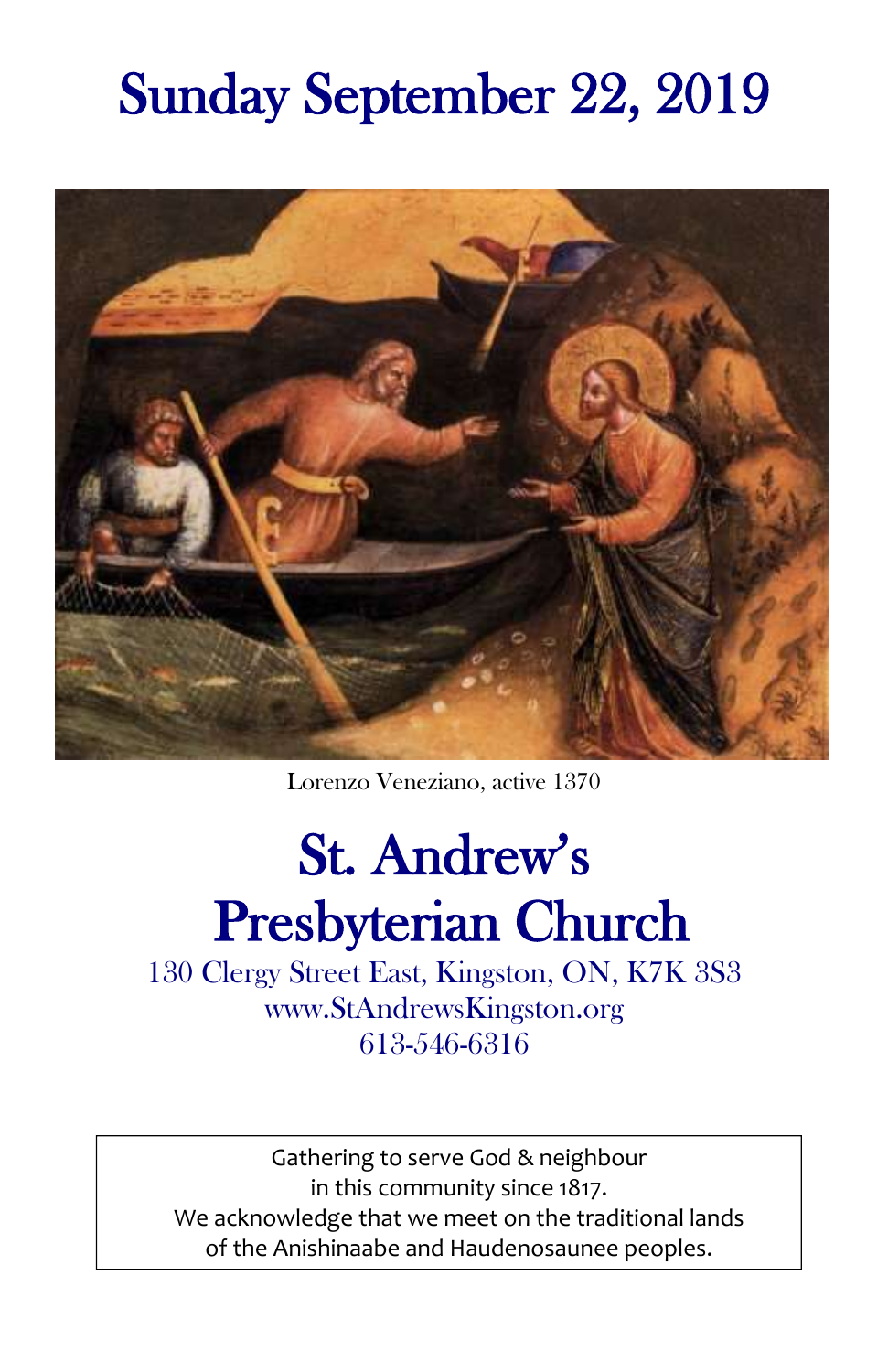# *ORDER OF SERVICE*

| <b>Preludes</b>                               | Toccata and 3 Kyries                                               | Frescobaldi |
|-----------------------------------------------|--------------------------------------------------------------------|-------------|
| <b>Entry of the Bible</b>                     |                                                                    |             |
| <b>Call to Worship</b>                        |                                                                    |             |
| Hymn                                          | Thou shalt arise                                                   | #67         |
| Introit                                       | Take up your cross, the Saviour said<br>and humbly follow after me | Everest     |
|                                               | Prayer of Approach & Lord's Prayer                                 |             |
| <b>Greetings &amp; Announcements</b>          |                                                                    |             |
|                                               | Words of Gratitude Laura Tyner Clement and Peter Trudeau           |             |
| Responsive Psalm #43                          |                                                                    | Insert      |
| <b>Hymn</b>                                   | Lead me Jesus, I will follow                                       | #646        |
| <b>Time with Children</b>                     |                                                                    |             |
| <b>Scripture Lesson</b>                       | Mark 1:14-20                                                       | David B.    |
| Anthem                                        | He leadeth me all the way                                          | arr. M. Cox |
|                                               | His faithful follower I would be                                   |             |
|                                               | <b>Prayers of Thanksgiving &amp; Intercession</b>                  |             |
| <b>Hymn</b>                                   | Will you come and follow me                                        | #634        |
| Sermon                                        | Mark 2) The kingdom of God has come near                           |             |
| <b>Presentation of Tithes &amp; Offerings</b> |                                                                    |             |
| <b>Offertory</b>                              | 2 Fughettas                                                        | J.S. Bach   |
| <b>Doxology</b>                               |                                                                    |             |
| <b>Prayer of Dedication</b>                   |                                                                    |             |
| Hymn                                          | Lord of all power                                                  | #626        |
| <b>Benediction</b>                            |                                                                    |             |
| Postlude                                      | Ricercare                                                          | Frescobaldi |
|                                               |                                                                    |             |

*If you wish to leave during the Postlude, please do so quietly.*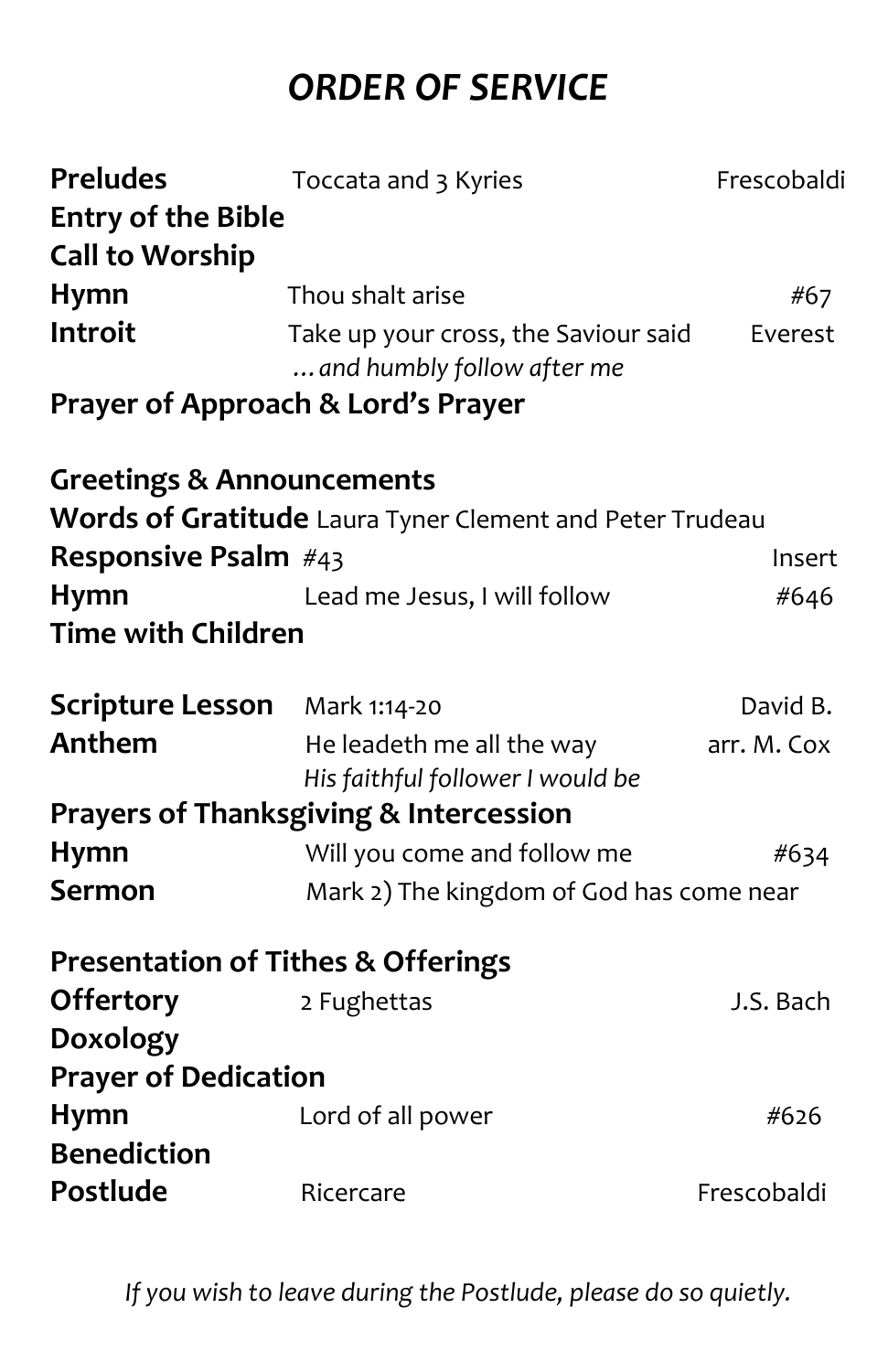# **The Lord's Prayer**

Our Father, who art in heaven, hallowed be thy name. Thy kingdom come, thy will be done, on earth as it is in heaven. Give us this day our daily bread. Forgive us our debts as we forgive our debtors. And lead us not into temptation but deliver us from evil, for thine is the kingdom, the power and the glory, for ever. Amen.

# **The Doxology**

Praise God from whom all blessings flow, Praise God, all creatures here below: Praise God above ye heavenly hosts, Praise Father, Son and Holy Ghost.

### **Responsive Psalm 43**

Vindicate me, O God, and defend my cause against an ungodly people; **from deceitful and unjust people deliver me!** For you are the God in whom I take refuge; why have you cast me off? **Why do I mourn because of the oppression of the enemy?** Oh send out your light and your truth;  **let them lead me;** let them bring me to your holy hill  **and to your dwelling.** Then I will go to the altar of God,  **to God my exceeding joy;** and I will praise you with the lyre,  **O God, my God.** Why are you cast down, O my soul,  **and why are you disquieted within me?** Hope in God; for I shall again praise God,  **my help and my God.**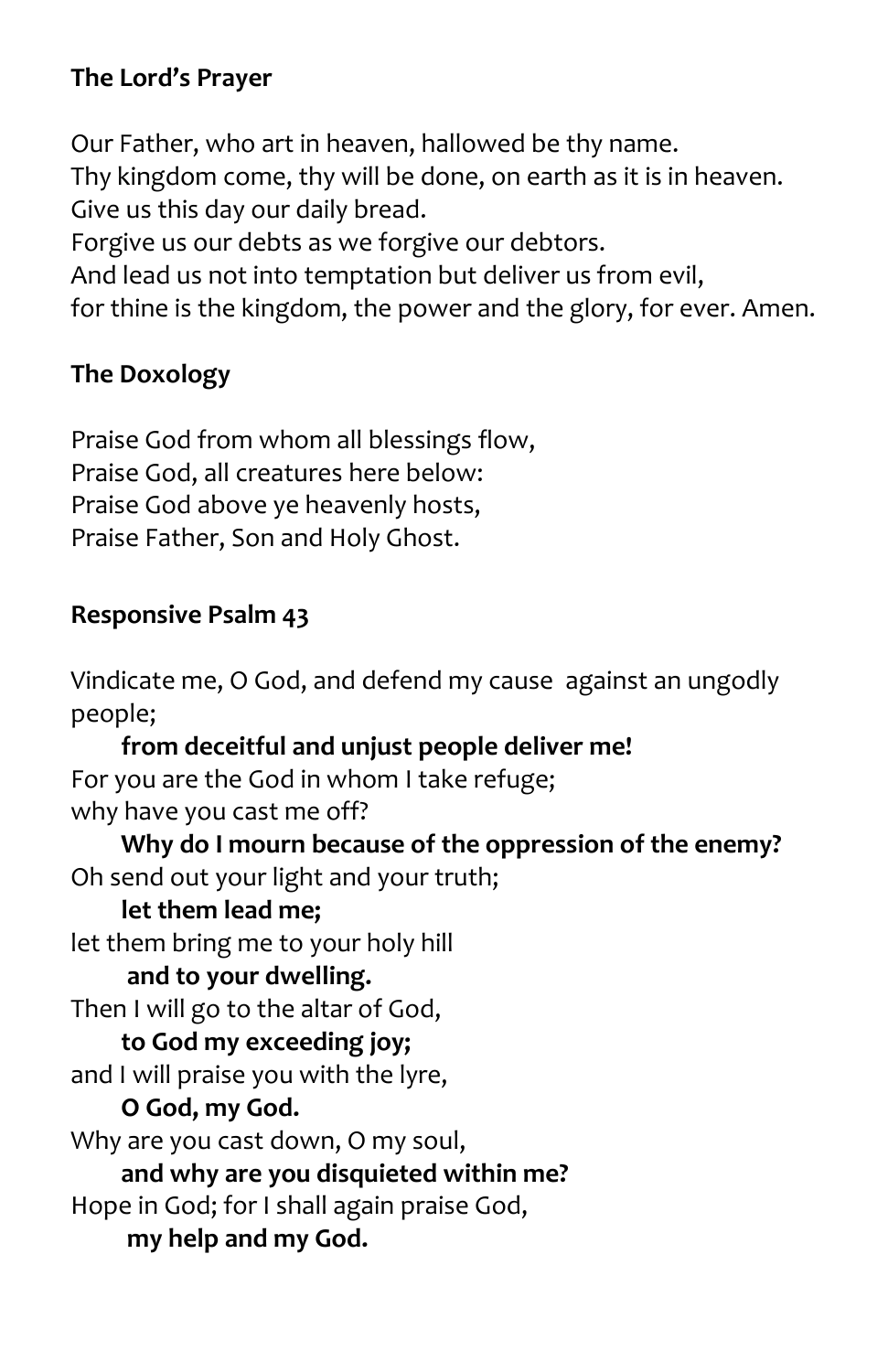# **Scripture Reading: Mark 1:14-20**

Now after John was arrested, Jesus came to Galilee, proclaiming the good news of God, and saying, 'The time is fulfilled, and the kingdom of God has come near; repent, and believe in the good news.'

As Jesus passed along the Sea of Galilee, he saw Simon and his brother Andrew casting a net into the lake—for they were fishermen. And Jesus said to them, 'Follow me and I will make you fish for people.' And immediately they left their nets and followed him. As he went a little farther, he saw James son of Zebedee and his brother John, who were in their boat mending the nets. Immediately he called them; and they left their father Zebedee in the boat with the hired men, and followed him.

# **NOTES FROM THE DIRECTOR OF MUSIC**

I am very much looking forward to examining closely the Gospel of St. Mark over the next several months. Today's music reflects the theme of his calling of the disciples. The hymn *Take up your cross* is our **Introit** and the full text can be found in our Book of Praise #211. The hymn text and the most common tune to go with it (Breslau), have gone through many transformations over the years. Charles William Everest was only 19 when he wrote the words in 1833. It was included in his book with the haunting title *Visions of Death and other Poems*.. He was born in Connecticut and remained there during his life and career as an ordained minister. The tune *Breslau* has had some interesting transformations over the years. It started as a folksong "Ich fahr dahin" which was printed in a song book around 1452. Several variations were used after that, including one by Bach. The tune was more firmly established in a hymn book of 1625. Felix Mendelssohn used it in his oratorio *St. Paul* and it is his harmony that is used today.

The **Anthem** combines two well-known hymns, *He leadeth me* and *All the way my Saviour leads me*. It was skillfully arranged by Professor Michael Cox who recently retired from Southwestern Baptist Theological Seminary.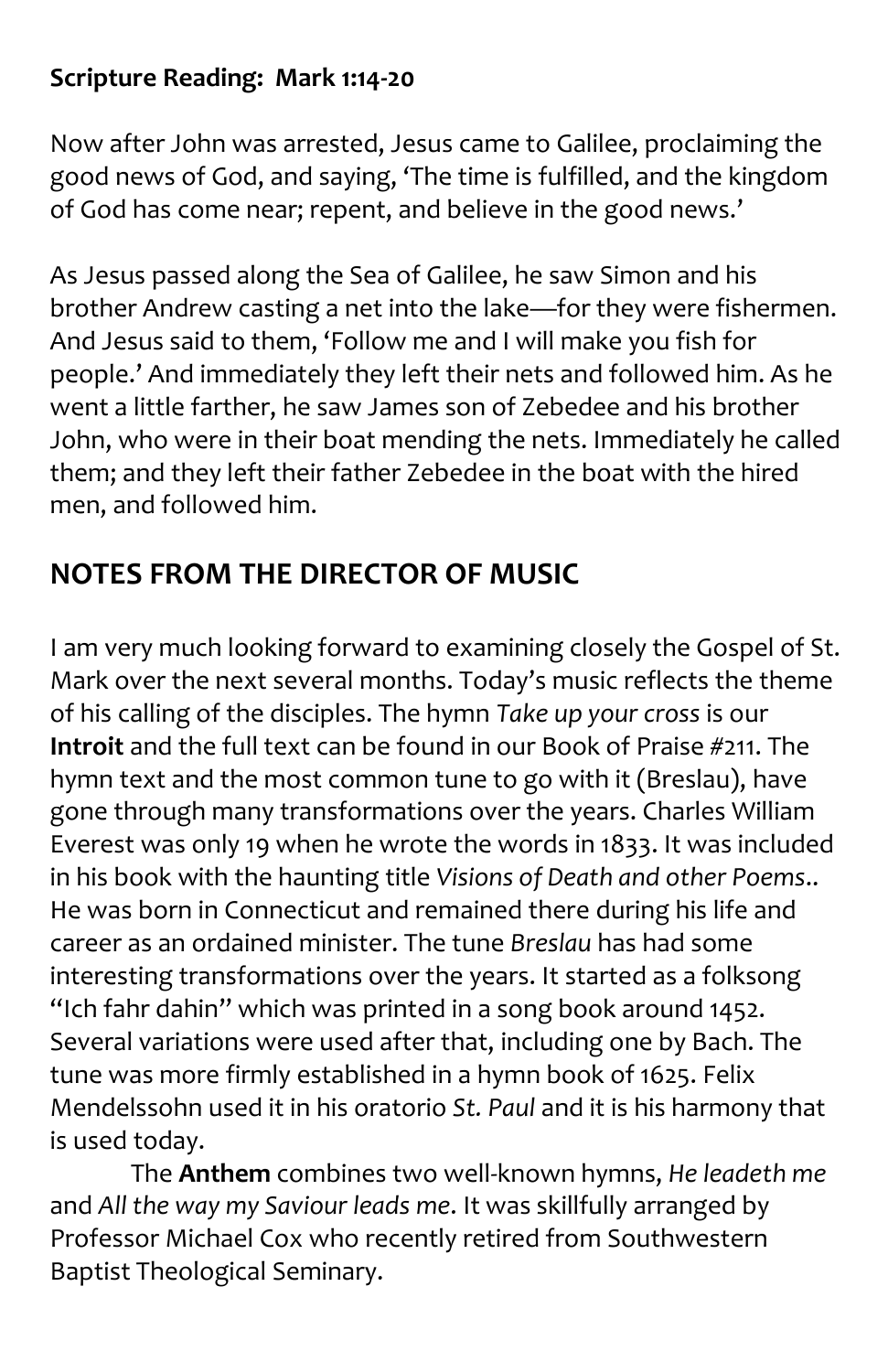Last week's **Postlude** was a Ricercare by Girolamo Alessandro Frescobaldi and I thought we should take another listen to some of his music. Frescobaldi brought the musical world firmly into the Baroque period and out of the Renaissance period. His music was innovative and his contrapuntal writing remained a model through to the end of the 19<sup>th</sup> century. His best known organ music was entirely liturgically based. Most commonly he would take a fragment from a church chant and build on it in different styles. The **Preludes** are all based on a chant from the *Mass of the Apostles.* The Ricercare was an early form of music from which developed the Fugue. The real master of writing fugues was Johann Sebastian Bach and we hear two short fugues for the **Offertory**. Bach and many other composers such as Purcell were influenced by the music of Frescobaldi.

Today's **Postlude** is most curious. Frescobaldi challenges the player to figure out where to add the theme by singing it at the appropriate times to go with the rest of the music. He adds at the top of the music: "Intendami chi puo che m'intend' io"—"Understand me, [who can,] as long as I can understand myself". At this time of writing, I haven't yet decided how to perform this piece.

# **ANNOUNCEMENTS**

#### **Welcome**

A warm welcome to all this morning in the name of Jesus Christ. During this service, there is a nursery offered for infants, hosted by certified care giver Tran Thao Dinh, & a program for young children led by Laura Tyner-Clement–please speak to an usher for information.

#### **Prayer Partnership**

If you would like to have a time of personal prayer after the service, you are invited to meet a member of the prayer team at the pillar just to the right of the pulpit. Prayer team members are Dorothy M. David S. Dennis T. and Barb Z.

#### **Congregational Directory**

We are planning to publish a revised congregational list, including addresses and phone numbers. If your 'co-ordinates' may have changed recently, or you are new to the congregation, please review the drafts this morning.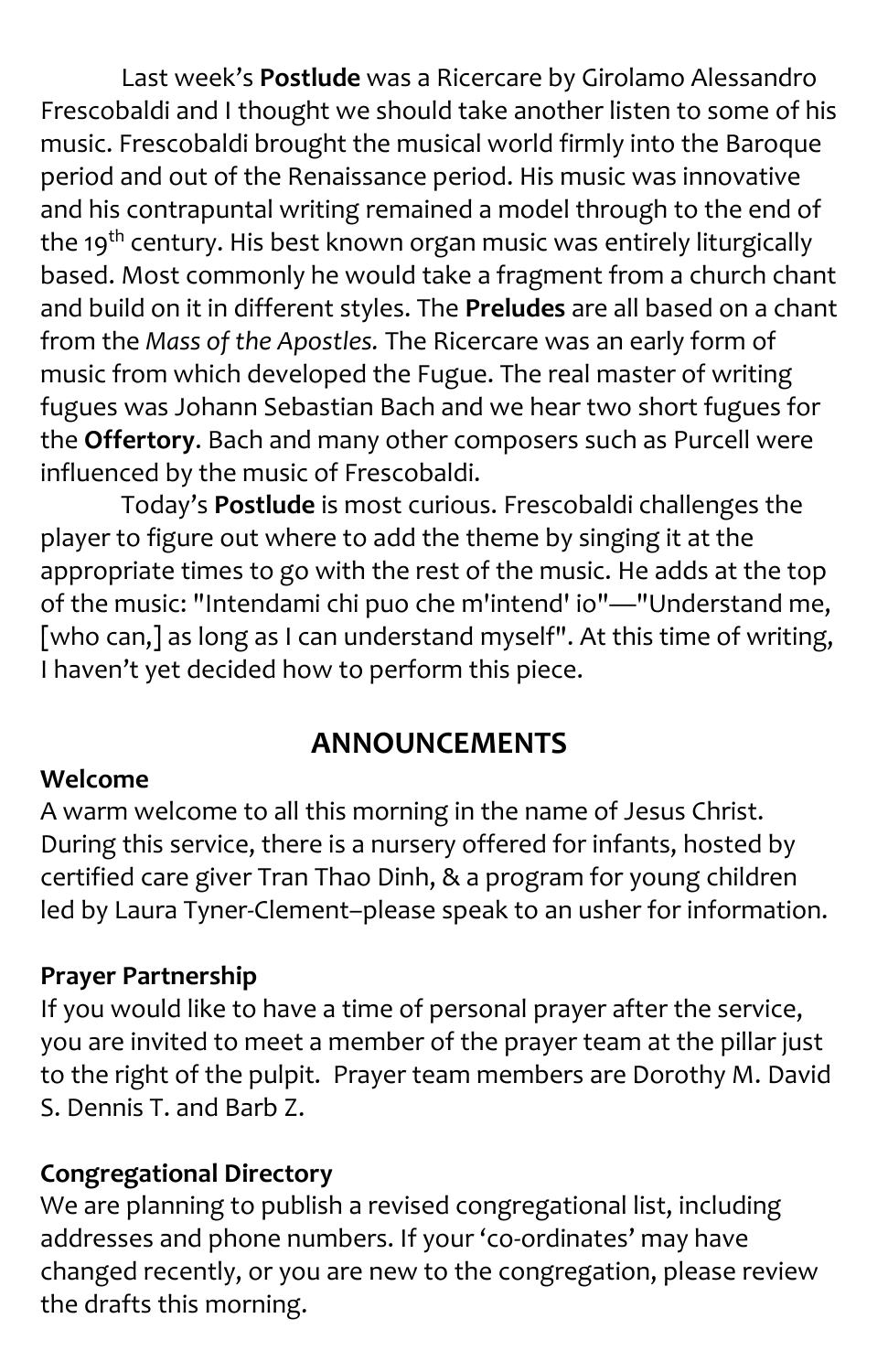# **Mission Tour to Taiwan**

A wonderful opportunity to visit with Christians of Taiwan, and be introduced to their wonderful witness as well as the beauty of this island. See bulletin board for information. Sept 25 deadline!

# **Princess Street Fall Promenade**

This Saturday September 28, 10-4 - Lets share the beauty of the St. Andrew's sanctuary. Team members still needed to open the doors for a two hour shift. Sign up in St. Andrew's Hall.

# **Wheels for Special Meals**

Saturday October 5. We have the core of a team of cyclists. Would you be willing to sponsor the team? We are planning a route along the K&P trail, of about 20 kilometres total. Fifty cents a kilometer would mean a contribution of \$10. Sign up with any member of the team that so far includes: Elaine and Pat Coderre, Philippe Gabrini, Andrew Johnston, Susanne Cliff-Jungling, Andy Mills.

# **St. Andrew's Special Meals**

Our St. Andrew's teams will prepare this community meal Sunday evenings once a month, October to May. We are in need of additional members, even a whole new team! Our next meals are October 6 and 13. Speak to Karen F. Larry M. or Andrew for details.

# **Reception of New Members**

If you have just started attending St. Andrew's, or have been participating for a while … If you feel this is a people with whom you might grow in Christian faith, community and service, please speak to an elder or Andrew. We will be formally welcoming new members Sunday October 20, and would love to welcome you!

# **St. Andrew's Autumn Study Series**

Join the Minister for six Tuesday evenings of growth in the Christian way, beginning October 29, 7-8:30 p.m.

#### **Sanctuary Flowers**

Thank you to those who have signed up! Lots of dates left. Contact Wendy W. for details.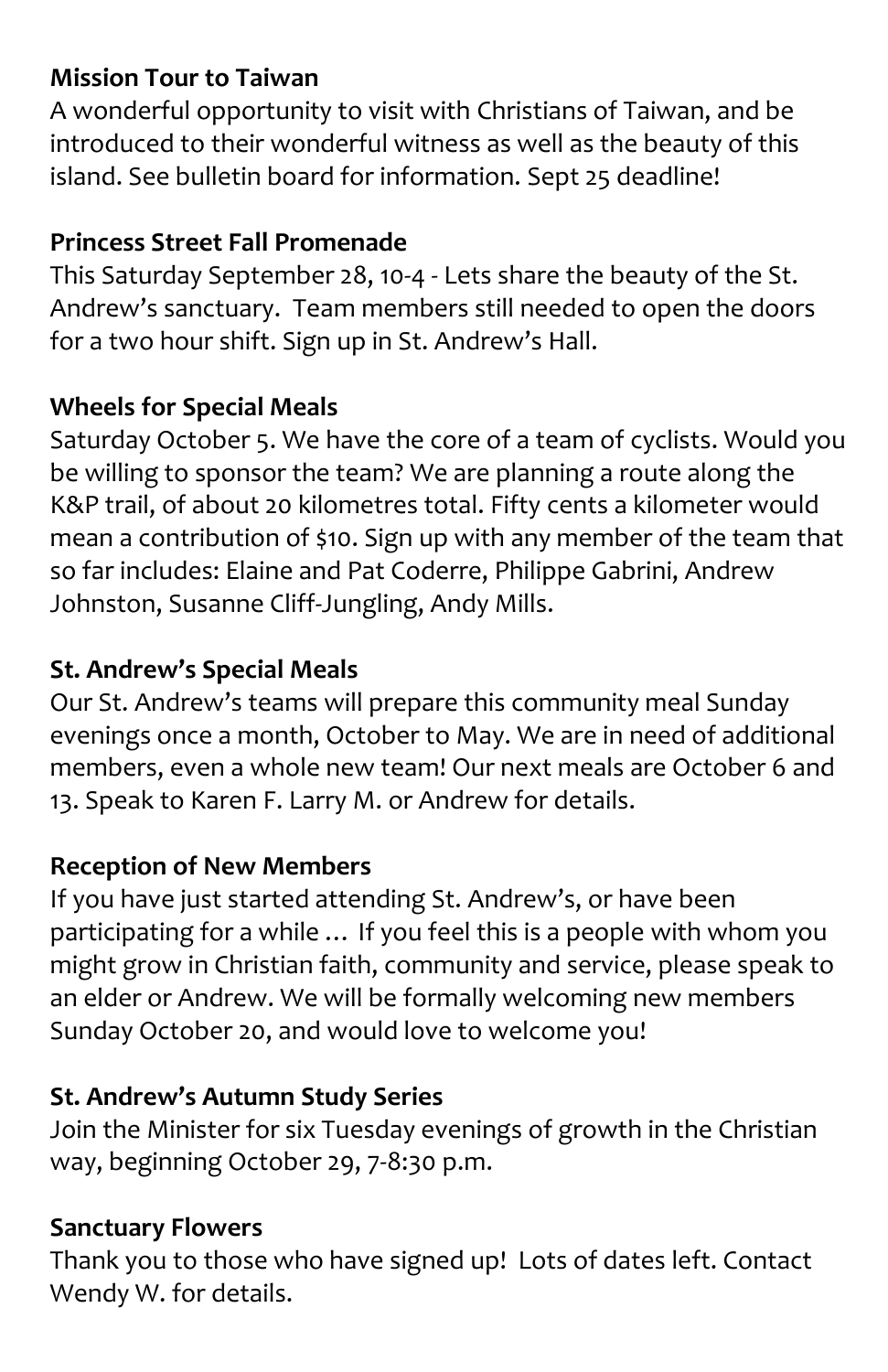# **The Mess Studio Community Art Exhibition Continues**

Gallery Raymond is proud to host The Mess Art Exhibition located at 334 Princess St. Exhibit now to Sept 24<sup>th</sup>. www.galleryraymond.com

### **Is The Bible Green?**

Hilliker Preaching Lectureship 2019. Three Wednesday evenings, by the Rev. Dr. William Morrow at Chalmers United Church – October 2-16 Subdue the earth? Does God love nature? Does civilization have limits? (see poster).

#### **Viva La Mess**

An evening filled with live music, art & a delicious 3-course meal to celebrate the 10<sup>th</sup> anniversary of this ministry! Saturday October 26, 7 p.m. A fundraising feast, Italian Club (see poster) Tickets \$75 with charitable receipt for \$35. Can we fill a St. Andrew's Table? Speak to Janet or Paul P.

# **PAR and Offering Envelopes**

Pre-Authorized Givings are a great way to express our gratitude to God with commitment. Any authorization is kept by Candace our bookkeeper entirely in confidence, and can be revised at any time. Forms of application are available in the foyer, and can be left in the church office. PAR givers receive cards that can be placed in the offering plates instead of weekly envelopes. (Candace is available by phone in the office Monday-Wednesday, 1-4 p.m.) Boxes of weekly offering envelopes are also still available for the remainder of 2019.

| <b>Offering Update Monthly Givings</b>                               | <b>Budgeted</b> | <b>Received</b> |
|----------------------------------------------------------------------|-----------------|-----------------|
| August 31, 2019                                                      | \$147,113.43    | \$147,047.21    |
| Amounts shown only represent the Offerings portion of the budget.    |                 |                 |
| As the congregation approved a budget that forecasts an overall      |                 |                 |
| deficit of \$16,373, meeting the Offerings portion of the budget may |                 |                 |
| still result in a year-end deficit.                                  |                 |                 |

| <b>Ushers This Morning</b> | Dixie & Murray D.  |
|----------------------------|--------------------|
|                            | Elaine & Pat C.    |
| Sept. 29                   | Karen & David F.   |
|                            | Doug & Kathleen J. |